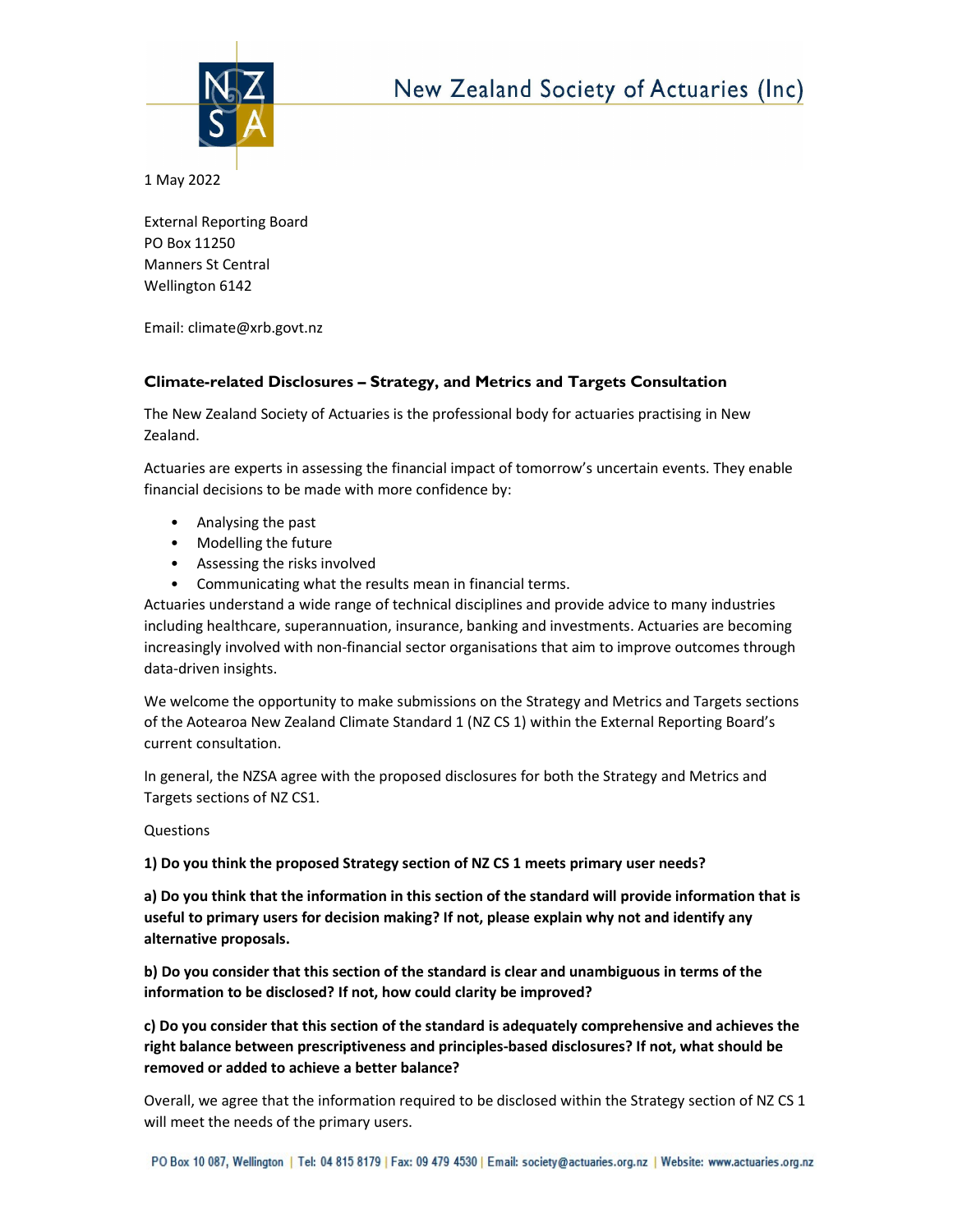

We support the requirement to report on at least two scenarios as this will allow users of the disclosures to understand the sensitivity to different scenarios rather than having only a single set of figures. A 1.5°C scenario represents a strong transition scenario and hence show an entity's potential for impact to short term change. A higher temperature increase scenario on the other hand will show the potential impact of physical risks on an entity.

Disclosure 5 c) requires an entity to disclose the actual financial impact of climate-related risks and opportunities on its financial position, financial performance and cash flows. It may not always be possible to attribute financial performance to specific risks. For example, in the insurance industry it may be possible to identify expenditure that relates to mitigating climate risks but it may be difficult to split the impact of claims due to adverse weather between variability in weather and changes in climate over a longer term.

We support the requirements to disclose assumptions and methodologies around the scenario analysis. Actuaries are familiar with such requirements and regularly present details of the assumptions and methodologies they use to ensure transparency in how values are derived.

some organisations group legislative and legal risks separately from physical and transition risks, while other organisations include these risks as transition risks. For the disclosures described in 4 c) we recommend the XRB clarify where legal and legislative risks are included.

## 2) Do you agree that a standalone disclosure describing the entity's business model and strategy is necessary? Why or why not?

Disclosure of an entity's business model and strategy will help to inform areas of climate-related risks and opportunities. Where such disclosures are required by other organisations then there is potential for dual reporting. XRB should align reporting requirements in this area as much as possible with other requirements to relieve the burden on CREs.

Care will also be needed that commercially sensitive information does not need to be disclosed.

3) Do you agree that we should not prescribe which global mean temperature increase scenario(s) should be used to explore higher physical risk scenarios (such as 2.7°C and/or 3.3°C or by using Representative Concentration Pathways (RCP) such as RCP4.5 or 6), but rather leave this more open by requiring a 'greater than 2°C scenario'? Why or why not?

Where no adverse scenario is specified, the resulting disclosures will be less comparable between companies. If comparability is a desirable feature of the disclosures, then the standard should be more prescriptive on the adverse scenario to disclose.

Given the material in the IPCC's report Climate Change 2022: Impacts, Adaptation and Vulnerability a scenario of a  $2^{\circ}$ C temperature increase may no longer represent an extreme scenario. It may be more useful to prescribe a more extreme scenario in order to demonstrate the potential impact of an higher physical risk scenario on an entity.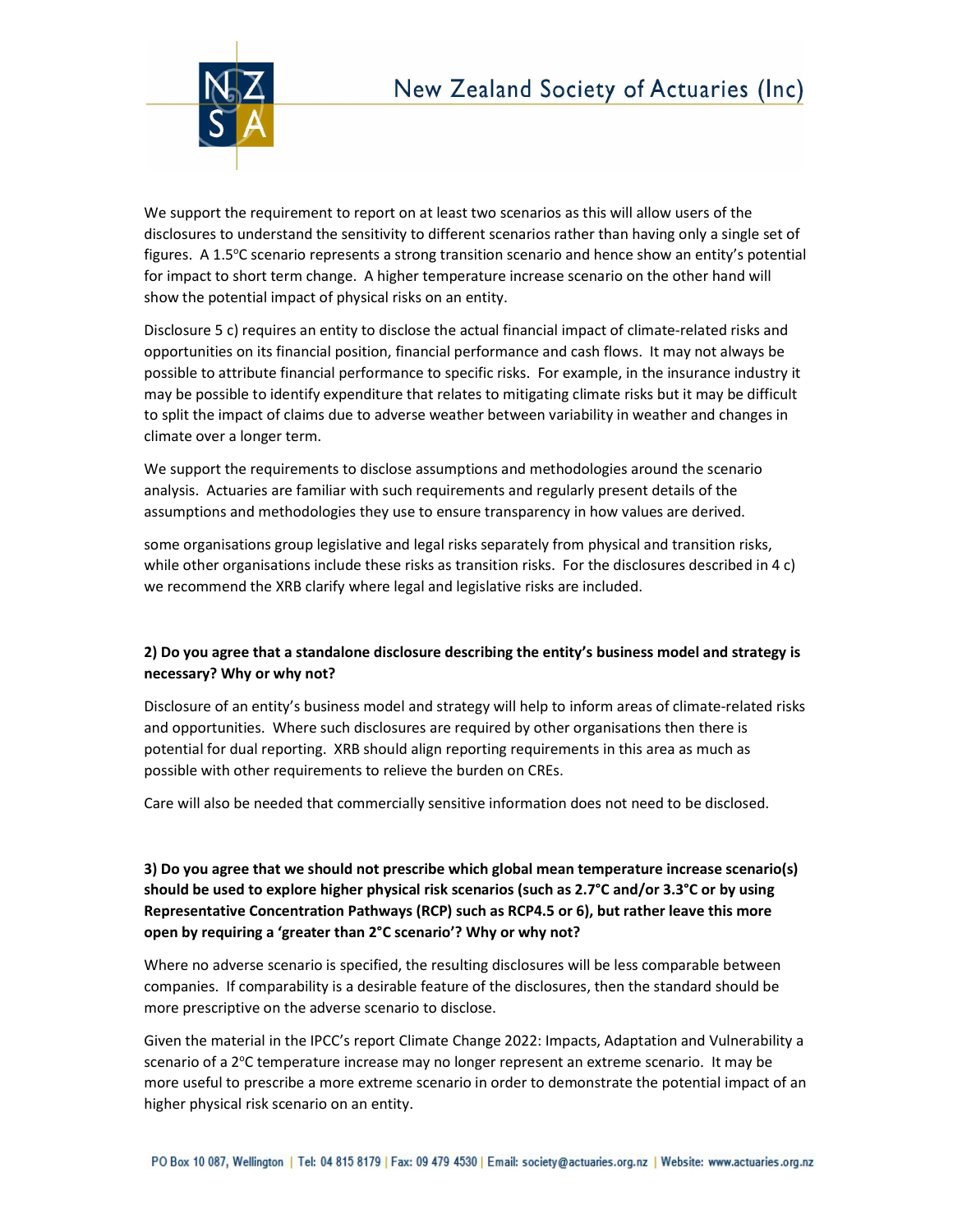

Different scenarios may be more appropriate for different industries. For example, in the insurance industry a scenario looking at a +3 $\degree$ C scenario may be more relevant than say a  $2\degree$ C temperature increase if impacts are not expected to be significant at the lower increase scenario.

XRB might like to consider specifying in more detail what is meant by a 1.5 $\degree$ C or 2 $\degree$ C scenario. For example, by including a timeframe and / or referencing the Paris Agreement.

# 4) We do not require transition plans to be tied to any particular target such as net zero and/or 1.5°C, but that entities will be free to disclose this if they have done so. Do you agree? Why or why not?

We are comfortable that transition plans are not tied to any particular target. Each entity will be free to decide what target is best for their business, within the context of national targets and commitments. The disclosure of targets will show which entities are more or less ambitious on contributing to mitigating climate change. The primary users can then act accordingly to pressure those businesses doing less if the market feels that is appropriate.

### 5) Do you have any views on the defined terms as they are currently proposed?

The definitions of terms provided appear appropriate to us at this time. We have no specific comments on any of the terms.

#### 6) The XRB has identified adoption provisions for some of the specific disclosures in NZ CS 1:

### a) Do you agree with the proposed first-time adoption provisions? Why or why not?

b) In your view, is first-time adoption relief needed for any of the other disclosure requirements? Please specify the disclosure and provide a reason.

### c) If you are requesting further first-time adoption relief, what information would you be able to provide in the interim?

NZSA agrees with the proposed first-time adoption provisions.

We support the requirement to give progress updates on the Transition and Adaptation Plans through the transition period until full CS 1 disclosures are required.

It is likely that entities will need, and take, all of the time that is on offer to produce the disclosures required. Given the experience of some entities within the insurance industry even with the firsttime adoption provisions some entities may struggle to produce meaningful disclosures for scenario analysis.

International experience has shown that quantifying the impact of different scenarios has been a difficult area for entities that are already undertaking voluntary disclosures under the TCFD. The 2021 Annual Update from TCFD reported that compliance with the strategy pillar of the recommendations was the lowest of all pillars and that scenario analysis compliance within this pillar was low. See page 30 of Task Force on Climate-Related Disclosures 2021 Status Report.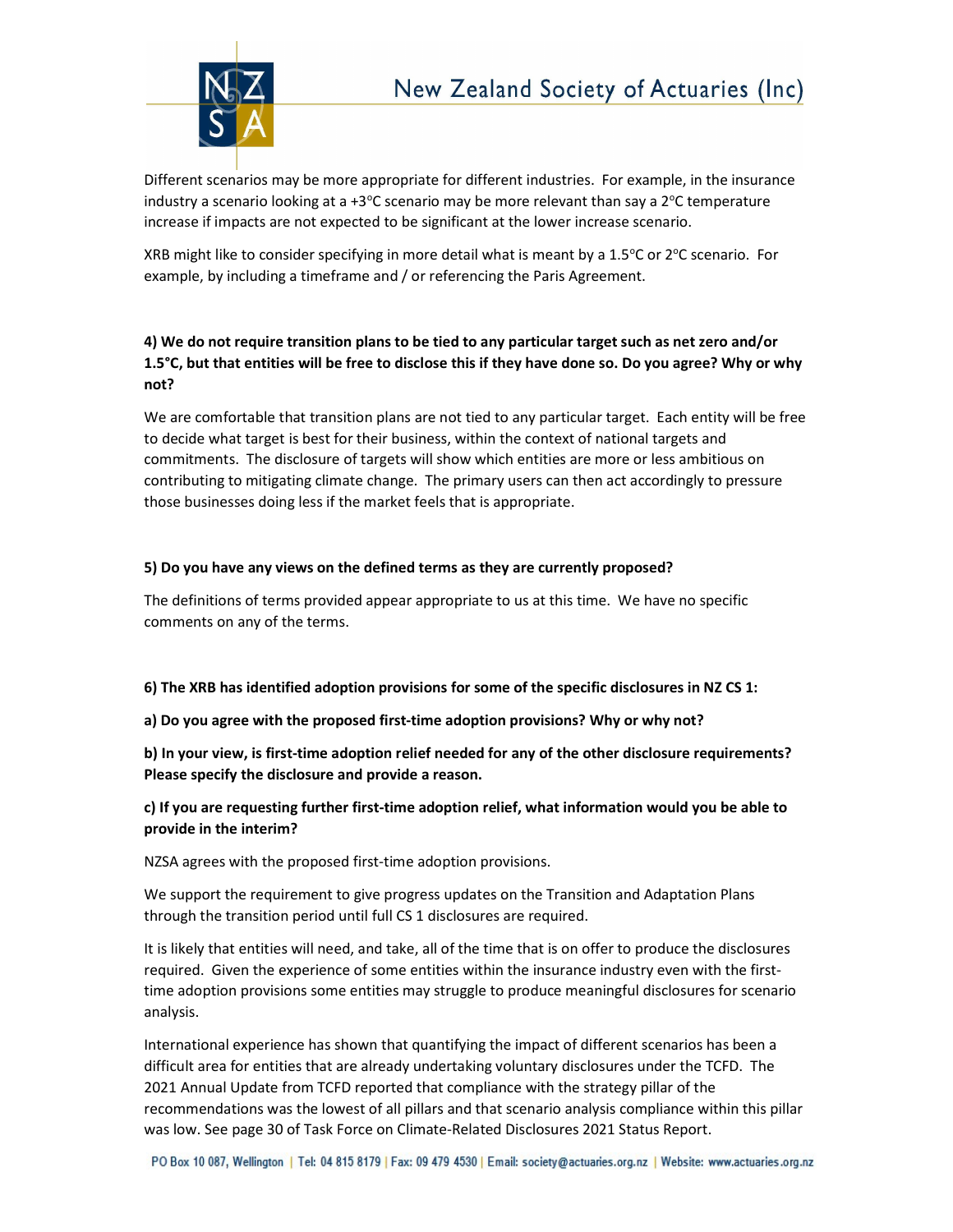

The first-time adoption provision for paragraph 4(b) states that no further information is needed. It is not clear whether this means that no information in respect of 4(b) is needed or whether no additional information is needed. We suggest that the word "further" is removed from the provision.

### 7) Do you think the proposed Metrics and Targets section of NZ CS 1 meets primary user needs?

a) Do you think that the information in this section of the standard will provide information that is useful to primary users for decision making? If not, please explain why not and identify any alternative proposals.

b) Do you consider that this section of the standard is clear and unambiguous in terms of the information to be disclosed? If not, how could clarity be improved?

c) Do you consider that this section of the standard is adequately comprehensive and achieves the right balance between prescriptiveness and principles-based disclosures? If not, what should be removed or added to achieve a better balance?

We expect that industry-specific metrics will be important to the primary users of the disclosures and the CREs. It is appropriate that each industry develop or evolve their own metrics to ensure that they are relevant to their CREs.

We note the use of the term "science-based" without any definition. There are likely to be broad definitions of what "science-based" means within industry however it may be useful to define this term.

We note that the comments that XRB makes in relation to the emissions report and NZ CS 1 being a disclosure rather than a measurement standard. The requirements around the emissions report seem complicated by this fact – the standard requires a separate report be prepared but then requires the disclosure of the emissions, the standard, protocols and methodologies used to calculation them, and have an assurance carried out over them. It would be useful if these requirements could be simplified in some way.

# 8) We have not specified industry-specific metrics. The guidance will direct preparers where to look for industry-specific metrics. Do you believe this is reasonable or do you believe we should include a list of required metrics by industry? If so, do you believe we should use the TCFD recommendations or follow the TRWG prototype?

We expect that industry-specific metrics will be important to the primary users of the disclosures and the CREs. It is appropriate that each industry develop or evolve their own metrics to ensure that they are relevant to their CREs. We are comfortable that industry standard metrics will evolve where appropriate.

9) We will require disclosure of scope 3 value chain emissions as part of this standard. Are there areas (particularly in your scope 3 value chain) where there are impediments to measuring at present? If so, what are these areas and when do you think it might be possible to measure these areas?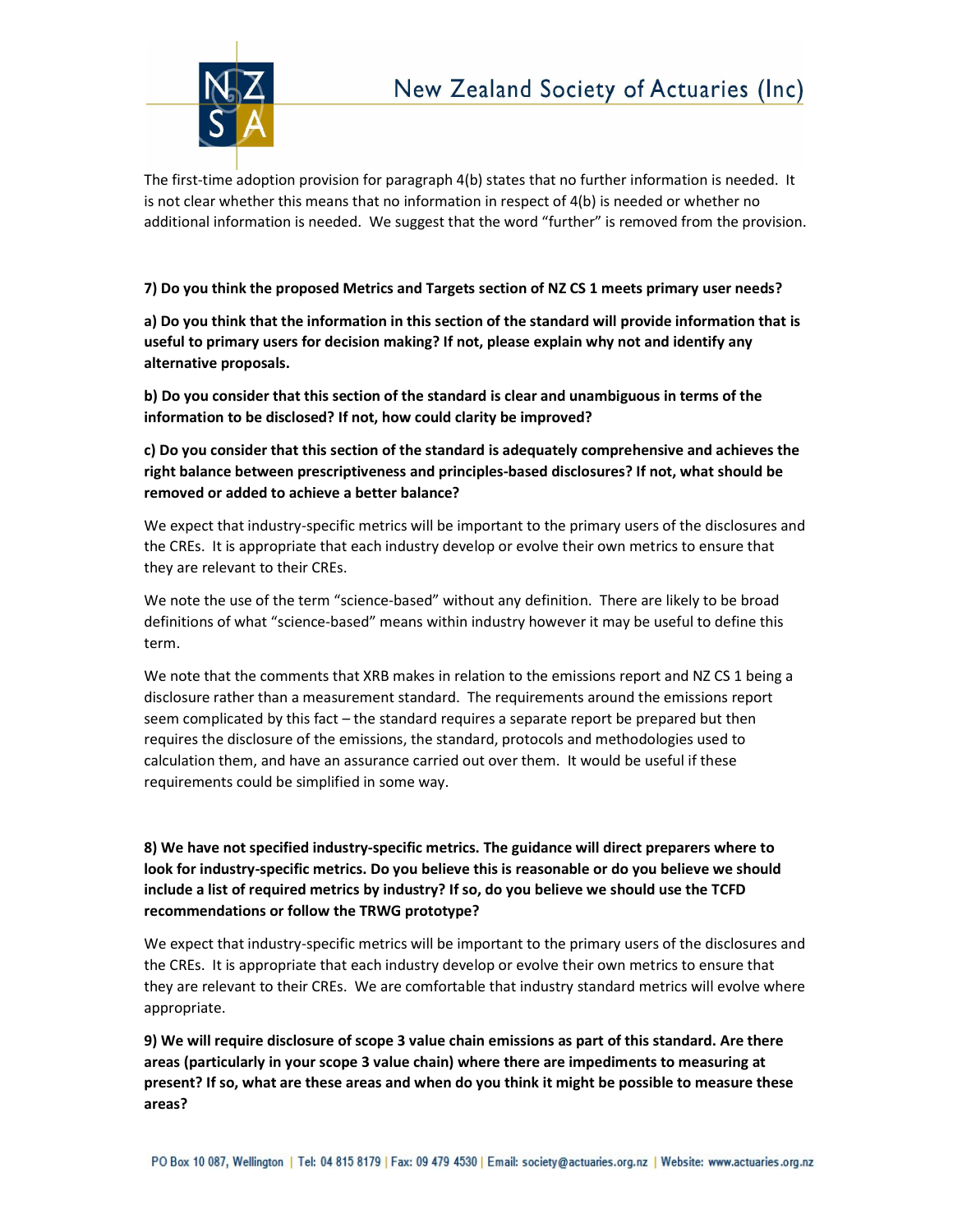

For financial institutions, in particular, where Scope 3 emissions will need to be sourced or calculated for a large number of entities, the requirements to disclose Scope 3 emissions may be very onerous. This may be particularly true for investments in overseas companies. We expect that over time the ability to disclose Scope 3 emissions will become easier as disclosure becomes more widespread and financial institutions become more adept at the calculations themselves. It may, therefore, be appropriate to allow for some relaxation of the requirements for first time adopters.

XRB quotes the TCFD recognising the challenges of quoting Scope 3 emission. Under a voluntary regime, such as the TCFD, it may be appropriate to be aspirational in the disclosure requirements as there are lower consequences for not disclosing. Under a mandatory regime where there are greater consequences for not completing the full disclosures there is more of a case to allow for more limited disclosures for a limited time.

10) Paragraphs 8, 9 and 10 contain specific requirements relating to the disclosure of GHG emissions to facilitate the conduct of assurance engagements in line with the requirement of section 461ZH of the Financial Markets Conduct Act. Do you have any observations or concerns about these proposed requirements?

We have no observations or concerns for these requirements at this time.

#### 11) Do you have any views on the defined terms as they are currently proposed?

The definitions of terms provided appear appropriate to us at this time. We have no specific comments on any of the terms.

## 12) The XRB has proposed not providing first-time adoption provisions for the Metrics and Targets section of NZ CS 1. Do you agree? Why or why not?

Certainly, measurement of emissions is more mature than other items required in CS 1 and therefore first-time adoption should be achievable for CREs, however see our comments on question 9.

## 13) The XRB proposes that the minimum level of assurance for GHG emissions be set at limited assurance. Do you agree?

A limited assurance regime for the GHG emissions seems appropriate at this time.

14) The XRB has proposed a definition of material (Information is material if omitting, misstating, or obscuring it could reasonably be expected to influence decisions that primary users make on the basis of their assessments of an entity's enterprise value across all time horizons, including the long term). Do you agree with this definition? Why or why not?

We support the proposed materiality definition.